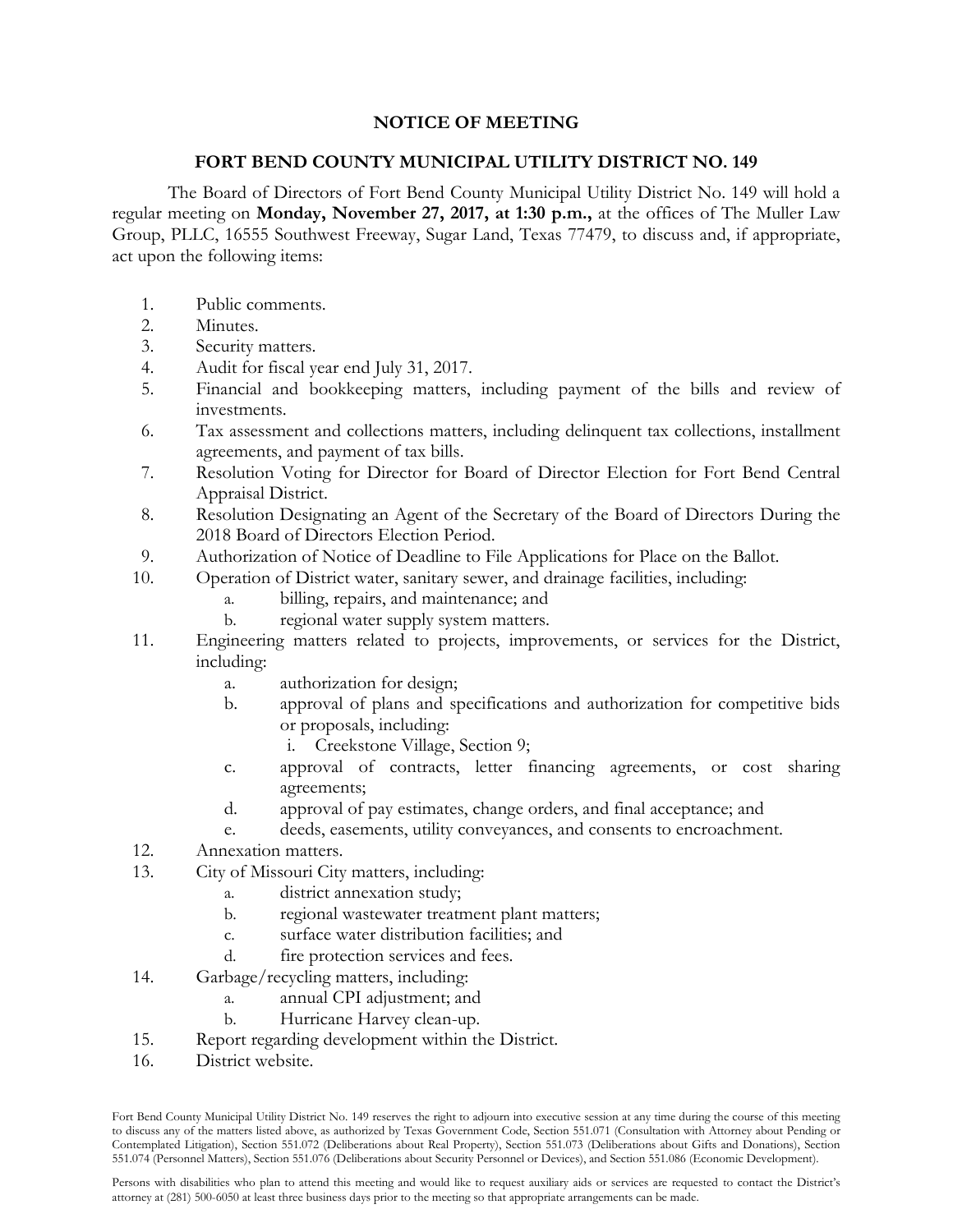- 17. Travel Reimbursement Guidelines and Director Expenses for the Association of Water Board Directors winter conference.
- 18. Stormwater Quality Management Plan, including public comments and training.



Attorney for the District

Fort Bend County Municipal Utility District No. 149 reserves the right to adjourn into executive session at any time during the course of this meeting to discuss any of the matters listed above, as authorized by Texas Government Code, Section 551.071 (Consultation with Attorney about Pending or Contemplated Litigation), Section 551.072 (Deliberations about Real Property), Section 551.073 (Deliberations about Gifts and Donations), Section 551.074 (Personnel Matters), Section 551.076 (Deliberations about Security Personnel or Devices), and Section 551.086 (Economic Development).

Persons with disabilities who plan to attend this meeting and would like to request auxiliary aids or services are requested to contact the District's attorney at (281) 500-6050 at least three business days prior to the meeting so that appropriate arrangements can be made.